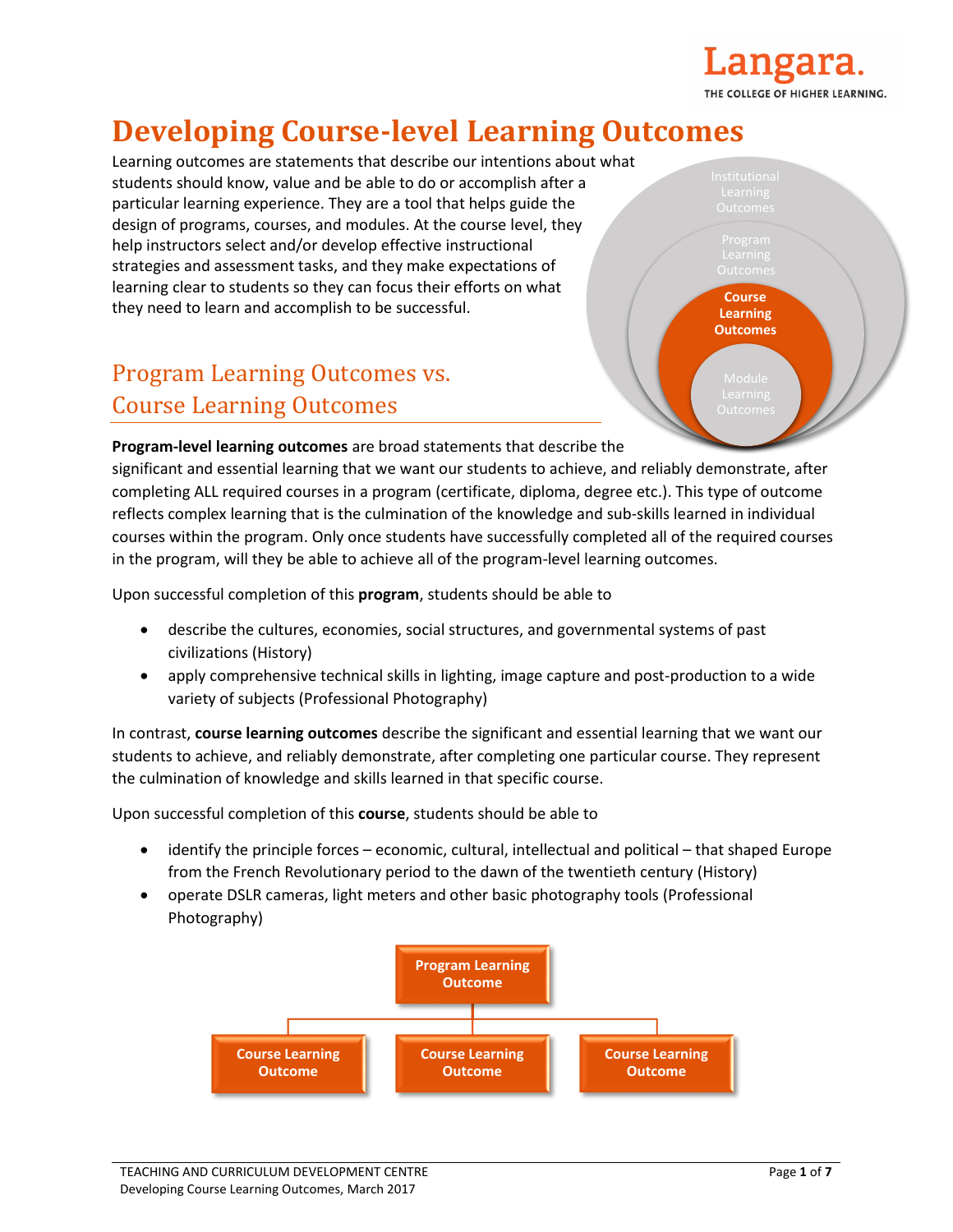

# Benefits of Developing and Using Course Learning Outcomes

Course learning outcomes provide a number of benefits to students and instructors.

#### **Benefits for students**

Course learning outcomes

- make expectations of learning clear and transparent to students
- indicate a sense of direction or focus for studying
- help students understand the purpose of assignments and assessments
- improve learning and increase learner motivation
- allow students more autonomy and control over their learning

#### **Benefit for instructors and staff**

Course learning outcomes

- provide clear, specific aims for a particular course
- facilitate the selection and/or development of assignments and assessment tasks
- simplify the development of marking criteria and/or rubrics
- facilitate the selection and/or development of course materials, instructional strategies and tools



- ensure consistency of learning between different sections of a particular course (all sections have the same learning outcomes, but each instructor chooses the most appropriate instructional strategies for their specific group of learners)
- enable instructors to continuously assess and enhance student learning
- improve alignment and scaffolding of courses within a particular program
- facilitate articulation agreements between institutions

### BACKWARDS DESIGN

Identifying learning outcomes first can simplify course design and ensure instructional design stays focused on what the learners need to know and be able to do at the end of the learning experience.

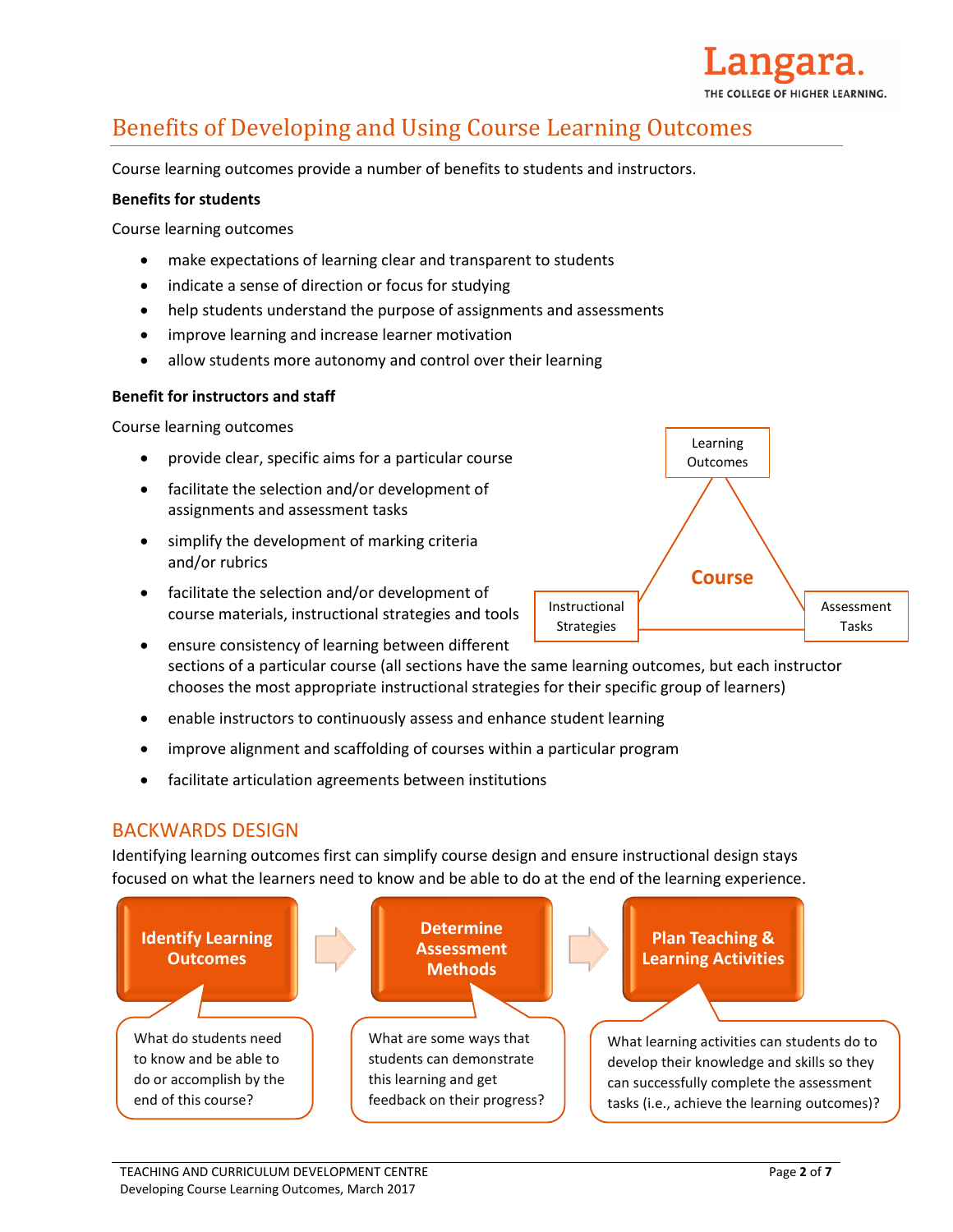

# What to Consider When Developing Course Learning Outcomes

Some factors to consider when writing course learning outcomes include

#### **program learning outcomes**

Course learning outcomes are the stepping stones that help students eventually achieve program learning outcomes. Therefore, it is essential that course learning outcomes align with program-level ones. When developing/ renewing course learning outcomes, consider the follow questions.

1. What information and skills will students need to learn to accomplish the program level learning outcomes?



- 2. How can this information and these skills be broken down into manageable, learnable chunks for our learners?
- 3. What might be the best order for students to learn this information and these skills?

#### **students' prior learning**

Learning outcomes from different courses should complement and build upon one another, so it is important to consider what knowledge and skills students (should) have already learned in previous/prerequisite courses. Some questions to consider related to prior learning are

- 1. What are the learning outcomes of prerequisite courses?
- 2. Would it benefit learners to review this prior learning in this course?
- 3. How does the information in this course build on or advance students' prior learning to help them get closer to achieving the program learning outcome?

#### **requirements of future courses or learning experiences**

Similar to considering what students have already learned, it is important to look ahead to the knowledge and skills they will need to successfully complete future courses, programs and/or work-integrated learning experiences or be prepared to begin their career. Some questions to consider are

- 1. If you are developing learning outcomes for a first year course, what knowledge and skills will students need by the end of this course to be ready to enter a second year?
- 2. What knowledge and skills will students need to successfully complete an upcoming internship, apprenticeship, practicum or co-op semester?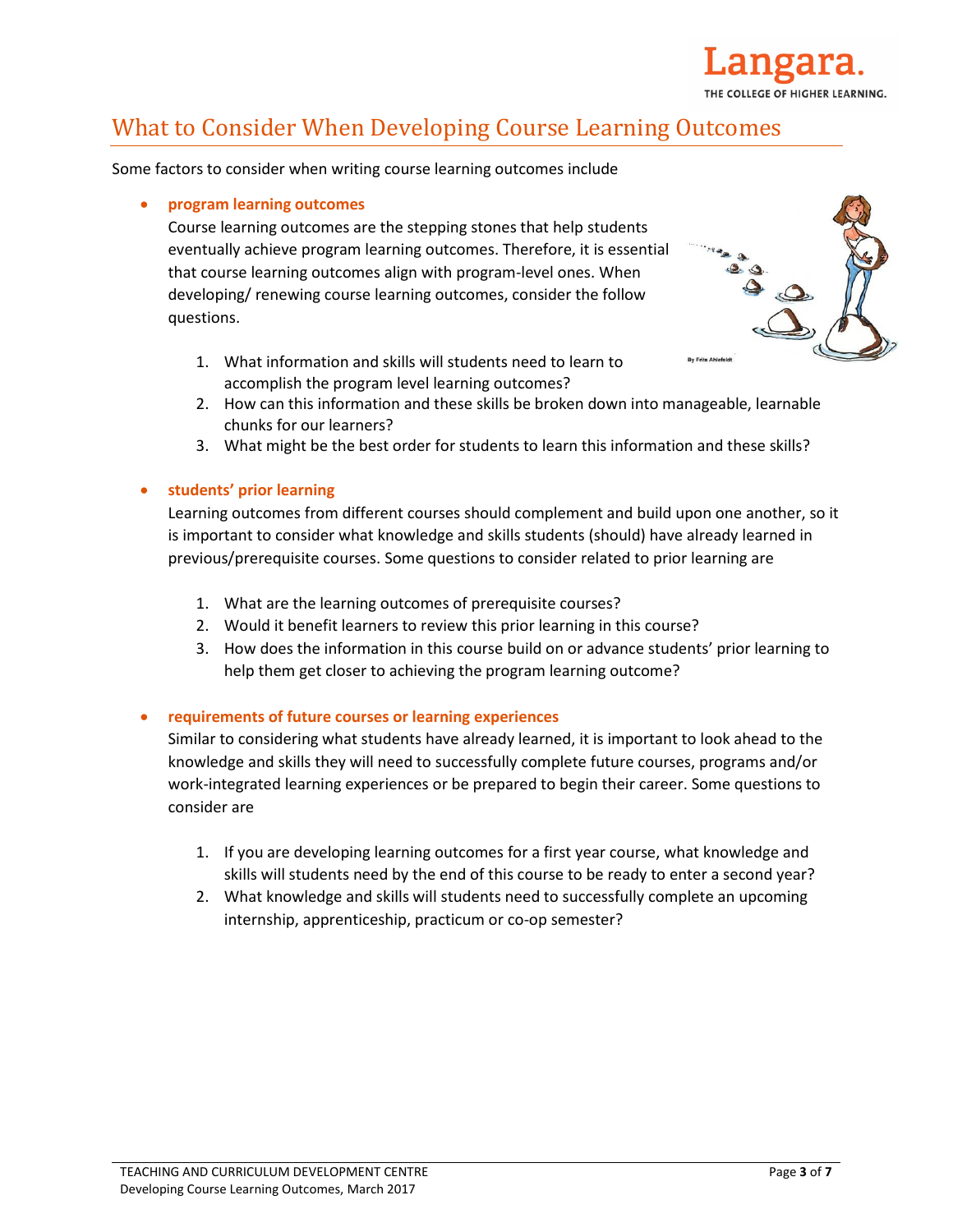

# Writing Course Learning Outcomes

Course learning outcomes should

- align with program level learning outcomes
- make expectations of learning clear to students
- reflect **what the student will be able to do or accomplish** at the end of the course rather than what the instructor will do or the means of learning
- be **measurable** or **observable** (not activities or states that are internal to students' minds, i.e., understand, appreciate, know)
- reflect **learning that is core or essential** to the course
- represent a **culmination of learning** and achievement during the course (rather than the acquisition of discrete concepts or skills related to one topic)
- represent the **minimal acceptable level of learning** that a student needs to demonstrate in order to be considered successful
- facilitate or guide the choice of instructional strategies and means of assessment

## STRUCTURE OF LEARNING OUTCOMES

Well written learning outcomes include

- a **stem** such as *upon successful completion of this course, students will be able to . . . .*
- an **action verb** or phrase that identifies the observable activity that will be expected of the student, and
- the **learning statement** that specifies what learning will be demonstrated a concept/idea, skill, attitude or value.

| <b>Stem</b>                                                 | <b>Action Verb</b>                 | <b>Learning Statement</b>                                                                                                                                           |  |  |
|-------------------------------------------------------------|------------------------------------|---------------------------------------------------------------------------------------------------------------------------------------------------------------------|--|--|
| By the end of this<br>course, students<br>should be able to | calculate and<br>interpret         | measures of central tendency and variation (Statistics)                                                                                                             |  |  |
|                                                             | identify and<br>assess             | a variety of field techniques used by archaeologists to investigate<br>the human past (Anthropology)                                                                |  |  |
|                                                             | classify, record,<br>and summarize | business transactions as they relate to service and merchandising<br>operations (Accounting)                                                                        |  |  |
|                                                             | find                               | limits involving algebraic, exponential, logarithmic, trigonometric,<br>and inverse trigonometric functions by inspection as well as by limit<br>laws (Mathematics) |  |  |
|                                                             | describe                           | the absorption, transport, storage and metabolic importance of<br>carbohydrates, lipids and proteins (Biology)                                                      |  |  |
|                                                             | explain                            | the basic philosophical problems about the nature of reason, truth,<br>knowledge, belief and experience (Philosophy)                                                |  |  |
|                                                             | develop                            | action plans for problem management and change (Social Work)                                                                                                        |  |  |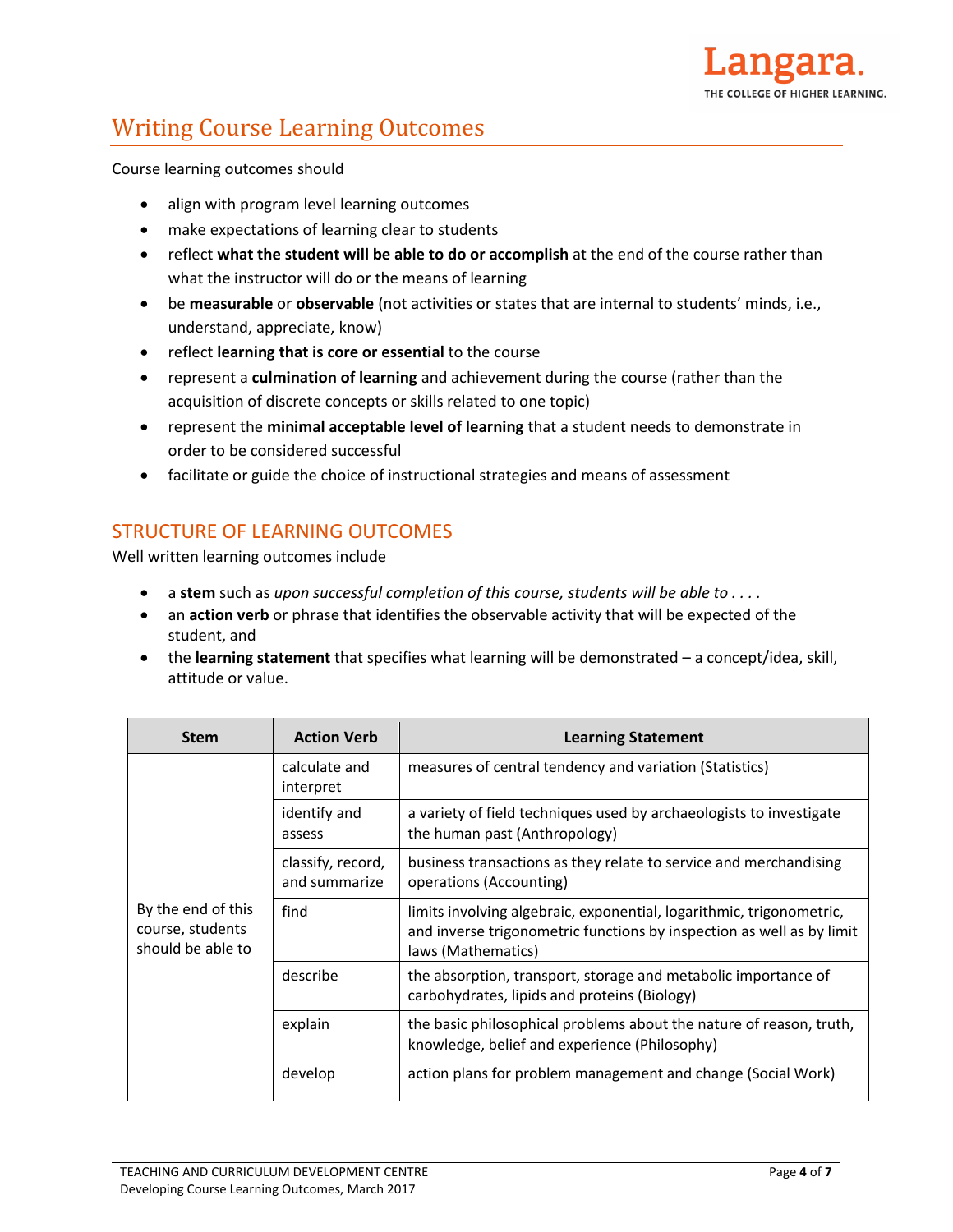

## CHOOSING OBSERVABLE AND MEASURABLE VERBS

Learning outcomes reflect *our intentions* about what students will learn in our course. If they are observable and measureable, we can design assessment tasks to measure how well our students are able to achieve our intended learning goals. Over time, we can check to see

- $\triangleright$  how many of our learners are actually achieving these intended outcomes
- $\triangleright$  which, if any, of these intended outcomes seem to be the easiest for our students
- $\triangleright$  which, if any, of these intended outcomes seem to be the most challenging and how might we better support our learners in achieving them
- $\triangleright$  which, if any, of these intended outcomes need to be revised or updated

This evidence of student learning helps us continuously enhance our curriculum and our teaching. If our learning outcomes are vague or difficult to measure, we aren't able to later assess what is working well for our students and what we might want to change or improve.

It is also important that our learning outcomes reflect what our students will be able to do AFTER they have completed the course, not what they will do during the course. Here are some examples.

Students will

- explore
- uncover
- examine
- learn about
- gain an appreciation for
- gain an awareness of
- develop an understanding of
- begin to understand
- be introduced to
- develop skills to
- build their confidence in
- develop habits and methods of
- increase their familiarity with
- experiment with
- acquire knowledge of
- practice
- . . .

## **During the Course At the End of the Course (learning outcomes)**

Students will be able to

- create
- apply
- describe
- evaluate
- critique
- compose
- design
- paint
- explain
- write
- illustrate
- outline
- compare and contrast
- recommend
- assemble
- **identify**
- select
- chart
- calculate
- prepare
- . . .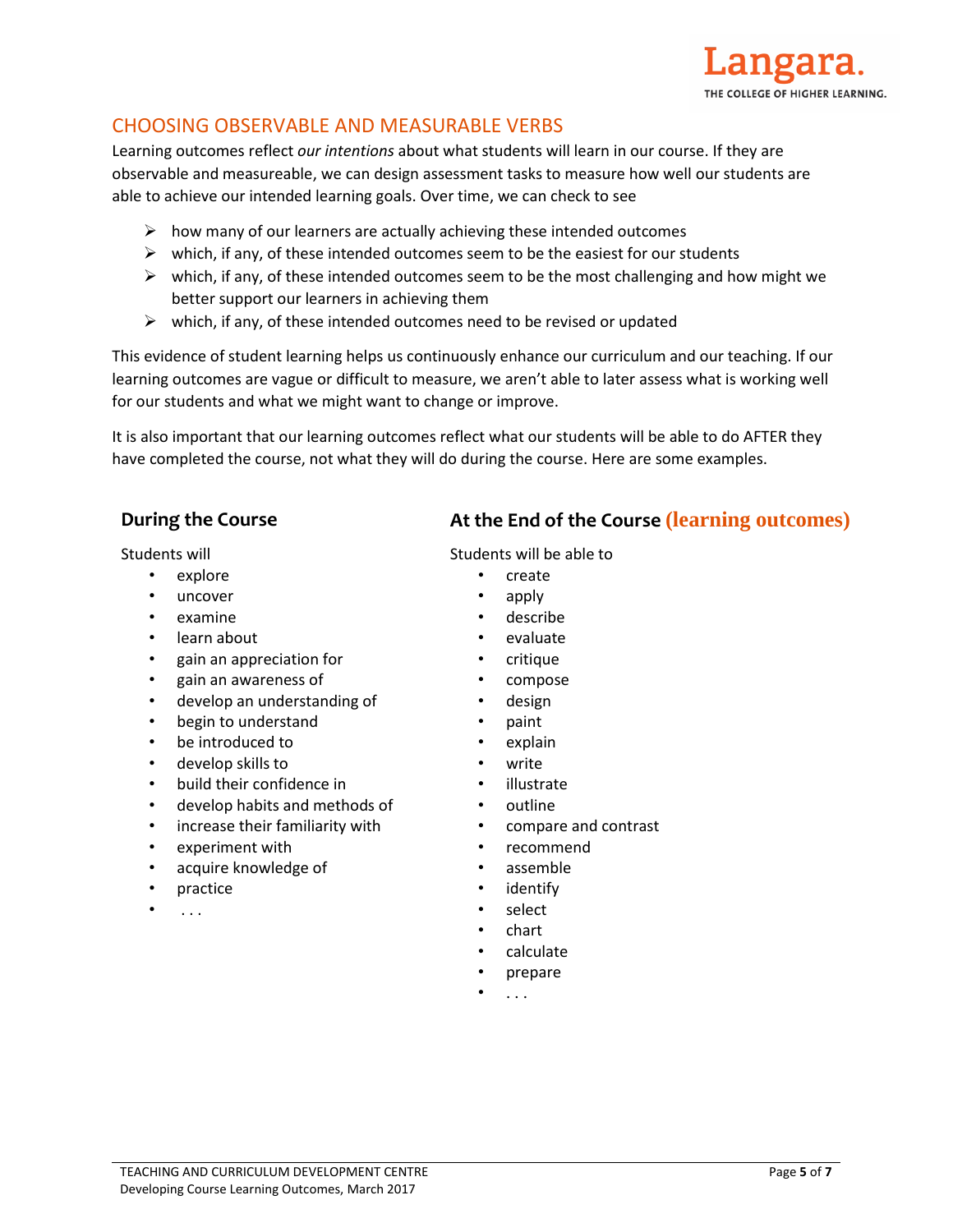

## ACTION VERBS & LEVELS OF LEARNING

When we write learning outcomes, we use *action verbs* to explicitly state what the learner should be able to do; however, not all action verbs lead to the same level of learning.

- Some verbs such as *label, list,* and *name* require learners to simply **recall information** they have learned.
- Other verbs such as *solve, calculate,* and *implement* require learners to **apply the information or skills** they have learned.
- Still others such as *design, create* and *incorporate* require learners to **combine or synthesize knowledge and/or skills to develop something new**.

The choice of verb we use in the learning outcomes will vary depending on the level of learning we can reasonably expect from our students at the end of a particular course. Using a taxonomy of educational outcomes such as Bloom's taxonomy can help in selecting the appropriate verbs for the course.

## TAXONOMY OF LEARNING OUTCOMES

The following table introduces some action verbs commonly associated with different levels of learning. A more comprehensive list of verbs and associated assessment tasks can be found in the TCDC office.

|            | <b>Introductory</b> |                   | <b>Developing</b> |                    | <b>Proficient</b> |                   |
|------------|---------------------|-------------------|-------------------|--------------------|-------------------|-------------------|
|            | Remember            | <b>Understand</b> | <b>Apply</b>      | Analyze            | Evaluate          | Create            |
|            | Asks learners to    | Asks learners to  | Asks learners to  | Asks learners to   | Asks learners to  | Asks learners to  |
|            | remember or         | grasp the         | use previously    | break something    | make judgements   | put elements      |
|            | retrieve previously | meaning of        | learned           | into its           | and give          | together to form  |
|            | learned             | information,      | methods,          | constituent parts; | defensible        | something new;    |
|            | information from    | interpret ideas,  | concepts,         | determine how      | opinions for      | reorganize into a |
| Definition | long-term           | and make          | principles, and   | parts relate to    | judgment based    | new pattern or    |
|            | memory; tell        | predictions;      | theories in new   | one another and    | on criteria,      | structure         |
|            | when, how many,     | explain,          | situations        | to an overall      | processes, or     |                   |
|            | who, or where       | summarize or      |                   | structure or       | standards         |                   |
|            |                     | answer why        |                   | purpose            |                   |                   |
|            | arrange             | associate         | apply             | analyze            | appraise          | adapt             |
|            | define              | compare           | calculate         | breakdown          | argue             | assemble          |
|            | describe            | contrast          | chart             | categorize         | assess            | combine           |
|            | find                | convert           | choose            | classify           | conclude          | compose           |
|            | identify            | diagram           | compute           | compare            | critique          | construct         |
|            | label               | estimate          | construct         | connect            | debate            | create            |
|            | list                | express           | dramatize         | contrast           | decide            | design            |
| Verbs      | match               | identify          | illustrate        | correlate          | defend            | develop           |
|            | name                | indicate          | implement         | distinguish        | determine         | formulate         |
|            | order               | infer             | manipulate        | divide             | discriminate      | generate          |
|            | outline             | interpret         | modify            | examine            | evaluate          | incorporate       |
|            | recall              | paraphrase        | operate           | explain            | judge             | integrate         |
|            | relate              | relate            | produce           | model              | justify           | invent            |
|            | report              | restate           | sketch            | outline            | prioritize        | structure         |
|            | select              | summarize         | solve             | separate           | rate              | synthesize        |
|            | state               | translate         | use               | subdivide          | recommend         | write             |

**Level of Complexity**